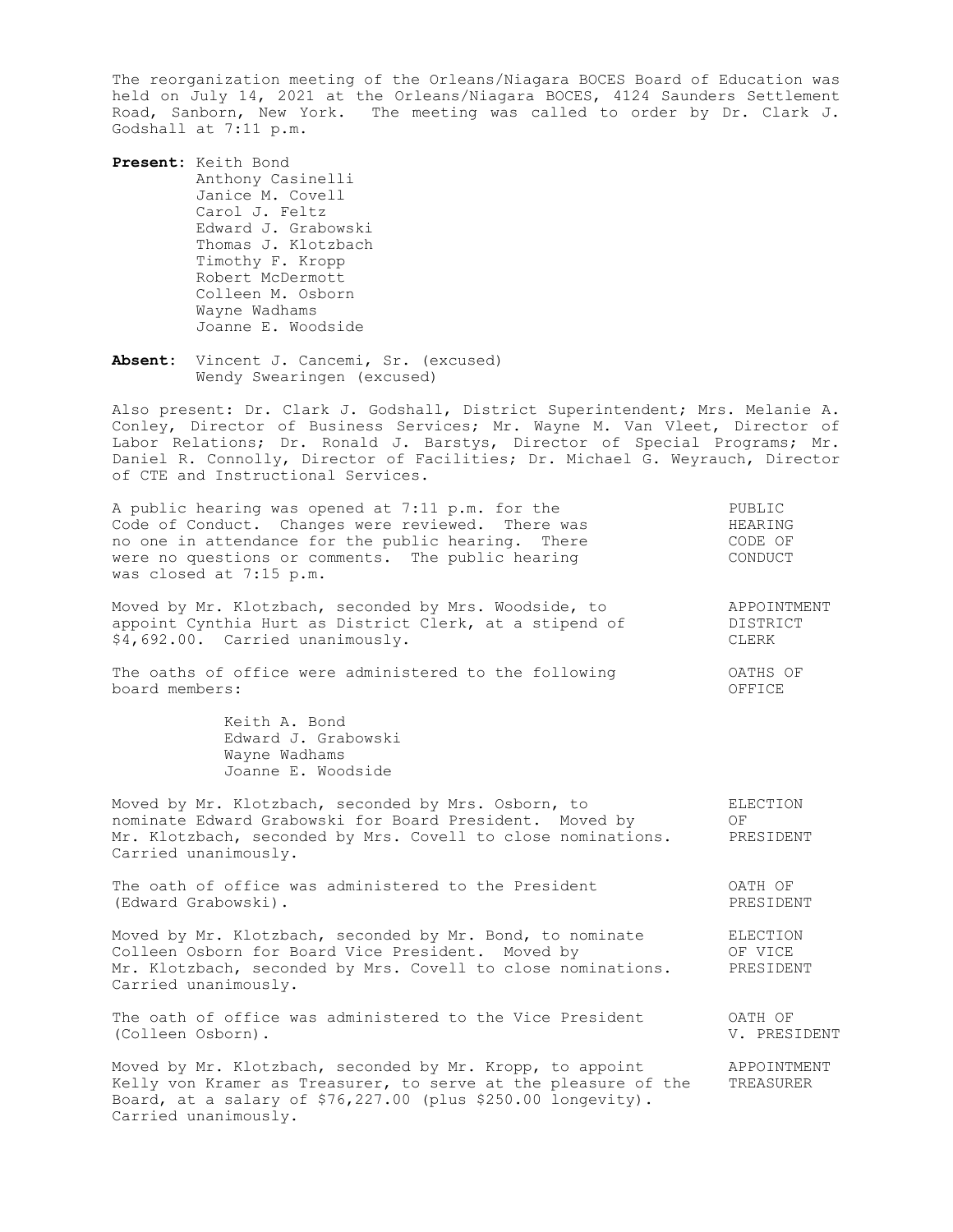Moved by Mr. Klotzbach, seconded by Mr. Kropp, to appoint APPOINTMENT Laurie Ward as Deputy Treasurer, to serve at the pleasure TEPUTY of the Board, at no additional compensation. Carried TREASURER unanimously.

Moved by Mr. Klotzbach, seconded by Mr. Kropp, to appoint APPOINTMENT Melanie Conley as Purchasing Agent, to serve at the **PURCHASING** pleasure of the Board, at no additional compensation.  $\overline{A}$  AGENT Carried unanimously.

Moved by Mr. Klotzbach, seconded by Mrs. Covell, to appoint APPOINTMENT Diane Stamp as Claims Auditor, to serve at the pleasure CLAIMS of the Board, at a stipend of \$2,856.00. Carried unanimously. AUDITOR

Moved by Mr. Klotzbach, seconded by Mrs. Covell, to appoint APPOINTMENT Carrie Standish as Deputy Claims Auditor, to serve at the TEPUTY pleasure of the Board, at no additional compensation. Carried CLAIMS<br>unanimously. AUDITOR unanimously.

Moved by Mr. Klotzbach, seconded by Mrs. Feltz, to appoint APPOINTMENT Daniel Connolly as Asbestos Designee, at no additional ASBESTOS compensation. Carried unanimously. The compensation of the compensation of  $\sim$ 

Moved by Mr. Klotzbach, seconded by Mrs. Feltz, to appoint APPOINTMENT Wayne Van Vleet as Human Rights Officer/Civil Rights The MUMAN AND Compliance Officer, at no additional compensation. The CIVIL RIGHTS Carried unanimously. OFFICER

Moved by Mr. Klotzbach, seconded by Mrs. Covell, to appoint APPOINTMENT Wayne Van Vleet (at his existing compensation agreement) BOARD as Board Attorney. Carried unanimously. The case of the ATTORNEYS

Moved by Mr. Klotzbach, seconded by Mrs. Covell, to appoint Matthew Fletcher (at \$230.00 per hour) as Board Attorney. Carried unanimously.

Moved by Mr. Klotzbach, seconded by Mrs. Covell, to APPOINTMENT moved by m. Microspach, become a  $\frac{1}{2}$  m. Covert, or authorize the District Superintendent or his designee to LEGAL<br>seek and obtain outside legal counsel as needed on an seek and obtain outside legal counsel as needed on an hourly basis (rate of \$235 per hour for partners, \$195 per hour for other attorneys, and \$125 per hour for paralegals) to advise and represent the BOCES regarding its various legal services needs and to designate the law firm of Bond Schoeneck and King, PLLC, as a law firm of record. Carried unanimously.

Moved by Mrs. Covell, seconded by Mrs. Osborn, to appoint APPOINTMENT Daniel Connolly as Safety Director, to serve at the SAFETY pleasure of the Board, at no additional compensation.  $DIRECTOR$ Carried unanimously.

Moved by Mrs. Covell, seconded by Mrs. Osborn, to appoint APPOINTMENT Melanie Conley as Records Management Officer, to serve The RECORDS at the pleasure of the Board, at no additional compensation. MANAGEMENT Carried unanimously. OFFICER

Moved by Mrs. Covell, seconded by Mrs. Osborn, to appoint APPOINTMENT Wayne Van Vleet as Health Insurance Portability and **HIPAA** Accountability Act of 1996 ("HIPAA") Privacy Official/ OFFICIAL Complaint Official at no additional compensation. Carried unanimously.

Moved by Mrs. Covell, seconded by Mrs. Osborn, to appoint APPOINTMENT Wayne Van Vleet as Freedom of Information/Records Access FREEDOM OF Officer, to serve at the pleasure of the Board, at no **INFO/RECORD** additional compensation. Carried unanimously. The CONSERVICER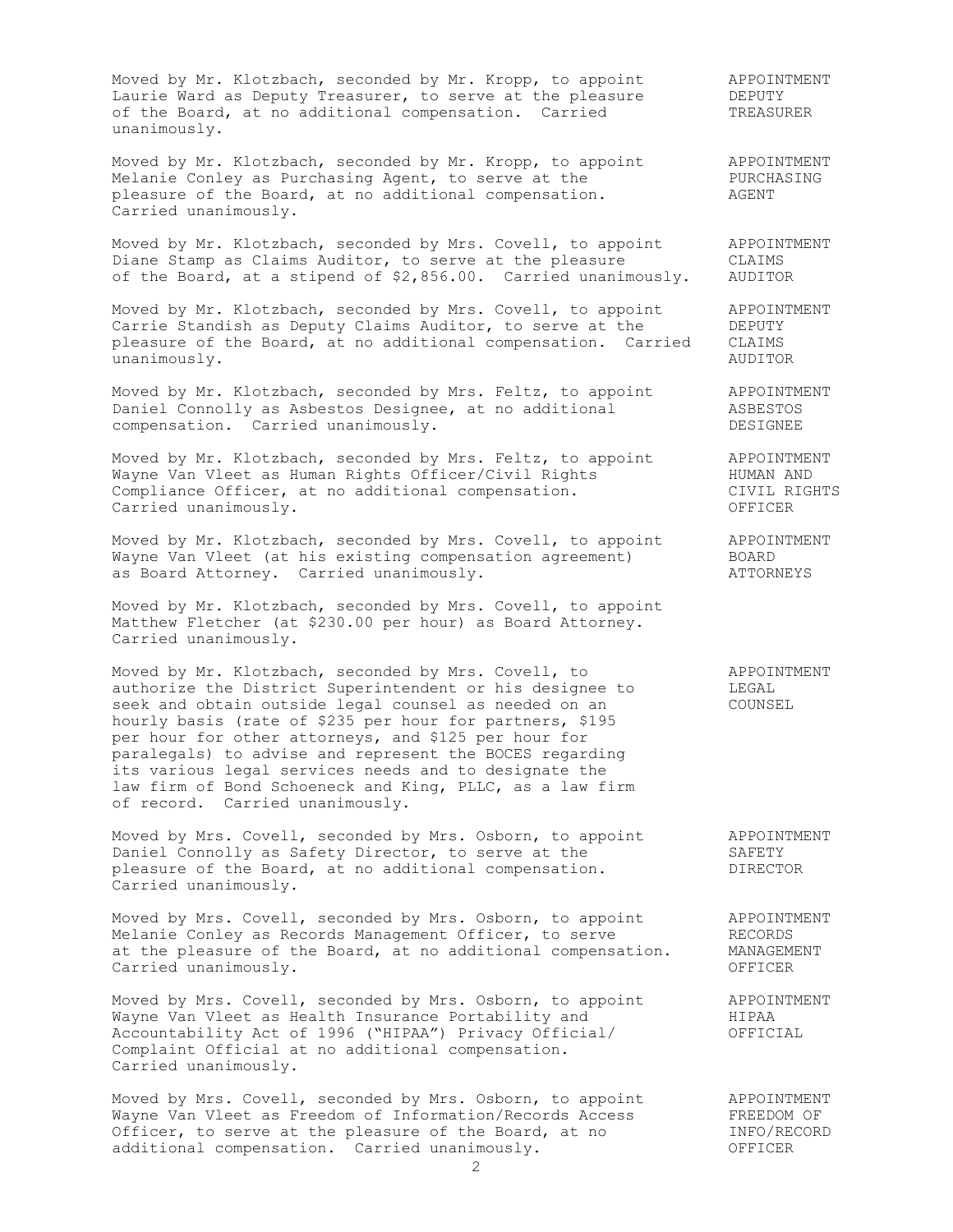Moved by Mrs. Covell, seconded by Mrs. Osborn, to appoint APPOINTMENT the following individuals as Extra Classroom Activity EXTRA CLASS Fund Treasurers, at no additional compensation:  $\overline{A}$  ACTIVITY Orleans – Michael Mann, Co-Treasurer FUND Sabrina Stabler, Co-Treasurer TREASURERS Niagara – Scott Bindemann, Co-Treasurer V. Loraine Clark, Co-Treasurer Carried unanimously. Moved by Mr. Klotzbach, seconded by Mrs. Osborn, to appoint APPOINTMENT the following individuals as SkillsUSA Advisors, at no SKILLSUSA additional compensation:  $\overline{A}$ Orleans Michael Mann, Chief Administrative Advisor Michael Mann, Co-Student Activity Treasurer Sabrina Stabler, Co-Student Activity Treasurer<br>Nichole Goyette, Chief Faculty Advisor Nichole Goyette, Chief Faculty Advisor Matt Anastasi Jessica Kronenberg Annette Anderson Maren Krull James Atzrott Milliam Leggett Maureen Bartlett **Susan Lindke** Judy Bennett **Melissa** Loiacano Terry Bentley Rebecca Mahar Price Melissa Brigham Mark McCabe Christine Burdick Gene Newman Anne Carnahan **Anthony O'Hara** Alyssa Cinelli Darlene Platt Susan Francis William Rakonczay Dudley Gilbert Marguerite Richards Darlene Harriger Michael Schultz Paul Herrmann Courtney Slack Paige Hungerford Thomas Struebing Sarah Ivory **Richard Tynan** Peter Jablonski Jennifer VanWycke Debra Jackson Joseph Wilkie Ronald Jackson **Robert Winters** Jay Kaplewicz **Suzanne Zewan** Niagara Scott Bindemann, Chief Administrative Advisor Scott Bindemann, Co-Student Activity Treasurer<br>V. Loraine Clark, Co-Student Activity Treasurer V. Loraine Clark, Co-Student Activity Treasurer Maureen Bartlett **Graution Communist Management** Rene Becht Jared Karas Gary Benker Jeffrey Keller Westin Blidy **Laura Koeppel** Katie Bongiovanni Caitlin Kucharski Scott Brauer Michelle LeFauve Jeff Brown Jennifer Manning Michael Carney **Barlene Mariani** Pauline Carney **Sara McCartin** Erica Cook Vincent Piaskowski Lisa Cook **Kenneth Polchlopek** Amber Croff **Robert Robinson** Joseph Croff Julie Roloff Timothy Deasy **Example 2** Robert Spain Paul Dewey **Lisa Trapasso** Nicholas DiFelice Jess Traver Eric Farrell **Laura Vendryes** Jillian Fisher Debra Wilczak Robert Fritton **Susan Zelasko-Staddon** Carried unanimously.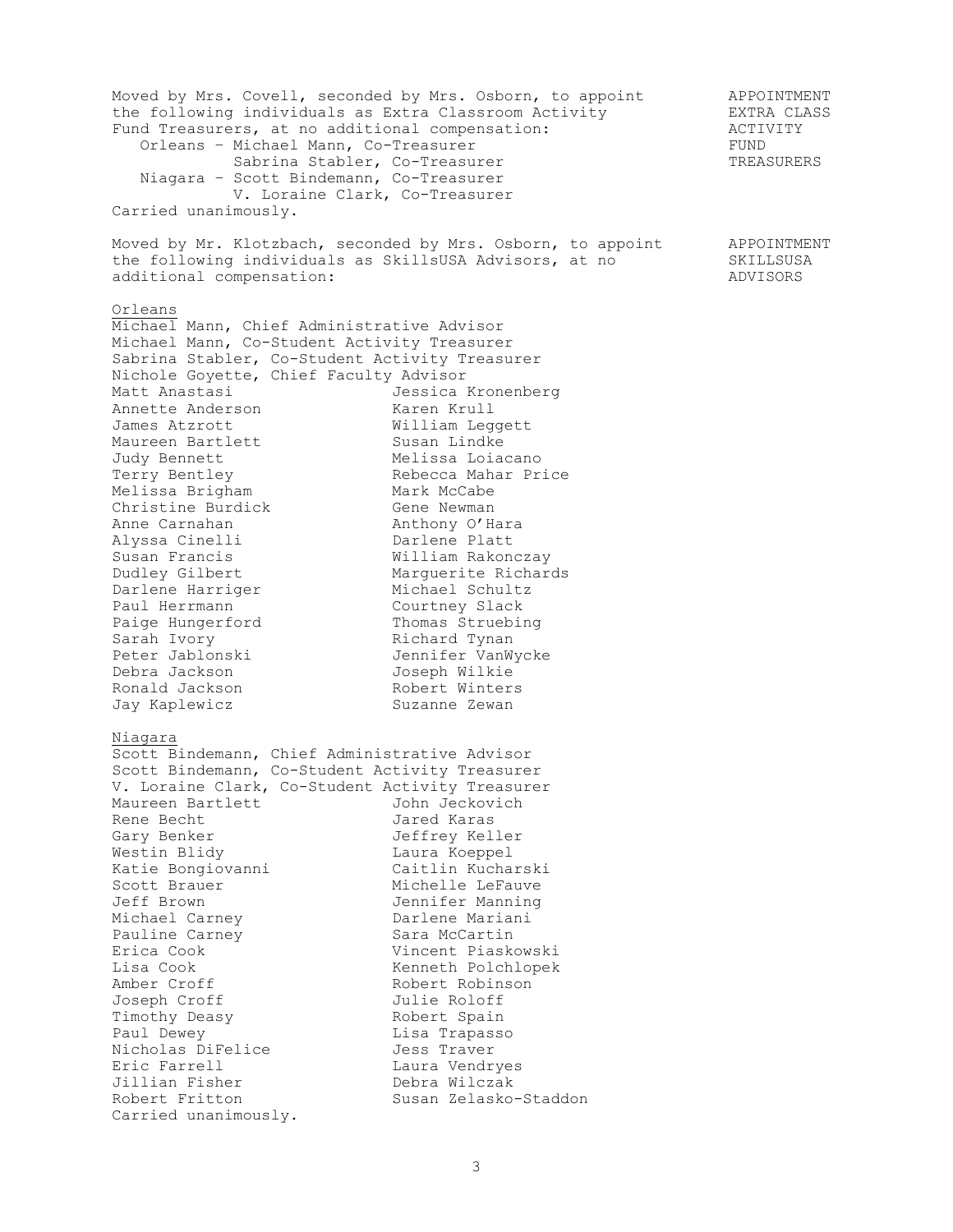Moved by Mr. Klotzbach, seconded by Mr. Kropp, that DESIGNATION<br>the Board of Education hereby designates the following OF<br>administrators (or their successors), based upon their PRINCIPALS the Board of Education hereby designates the following 60 OF administrators (or their successors), based upon their PRINCIPALS current job assignments, as "principals" for the AND<br>purposes of Education Law Section 3214, and also as AND DIGNITY ACT purposes of Education Law Section 3214, and also as  $\qquad$  DIGNITY ACT "dignity act coordinators", at the BOCES sites indicated COORDINATORS below (as currently assigned by the District Superintendent) for the 2021-2022 school year: Amanda Bennett (Niagara Academy) Brenda Good (LaSalle Preparatory School and Niagara Falls High School) Paulette Hamilton-Koehler (Royalton-Hartland Learning Center) Ann Logel (North Tonawanda Learning Center and North Tonawanda High School) Krista Macomber (Newfane Learning Center and Orleans Learning Center) Michael Mann (Orleans Career and Technical Education Center) Scott Bindemann (Niagara Career and Technical Education Center) The District Superintendent is authorized to appoint acting principals and acting dignity act coordinators in the absence of an administrator having the designation of principal and acting dignity act coordinator. Carried unanimously. Moved by Mr. Klotzbach, seconded by Mrs. Osborn, to authorize CHECK the Treasurer's signature on all checks and authorize the SIGNATURES Deputy Treasurer's signature on all checks in the absence of the Treasurer. Carried unanimously. Moved by Mr. Klotzbach, seconded by Mrs. Osborn, to AUTHORIZED authorize the following bonds at the expense of the BOCES: BONDS authorize the following bonds at the expense of the BOCES: Treasurer \$1,000,000 Deputy Treasurer \$1,000,000 Claims Auditor  $$1,000,000$ Extra Classroom Activity Treasurer \$1,000,000 Carried unanimously. Moved by Mr. Klotzbach, seconded by Mrs. Osborn, to PAYROLL authorize the District Superintendent to certify all CERTIFIpayrolls. Carried unanimously. The control of the carried unanimously. Moved by Mr. Klotzbach, seconded by Mrs. Osborn, to MILEAGE establish the mileage rate for 2021-2022 at \$.56 per mile. RATE Carried unanimously. Moved by Mr. Klotzbach, seconded by Mrs. Woodside, to PARTICIPATE authorize the Purchasing Agent to participate in bids IN BIDS from other municipal organizations that comply with New FROM OTHER York State's Piggybacking regulations when it is beneficial ORGANIZAto the organization. Carried unanimously. TIONS Moved by Mr. Klotzbach, seconded by Mr. Kropp, to adopt all aDOPTION existing board policies, regulations, codes, and plans. existing board policies, regulations, codes, and plans. OF BOARD<br>Carried unanimously. Carried unanimously. Moved by Mr. Klotzbach, seconded by Mrs. Osborn, to designate OFFICIAL the following official bank depositories for 2021-2022: BANK Bank of Castile, Medina, NY DEPOSI-Bank on Buffalo, Buffalo, NY TORIES Evans Bank, Hamburg, NY Five Star Bank, Warsaw, NY Generations Bank, Seneca Falls, NY JPMorgan Chase Bank, Buffalo, NY KeyBank, Medina, NY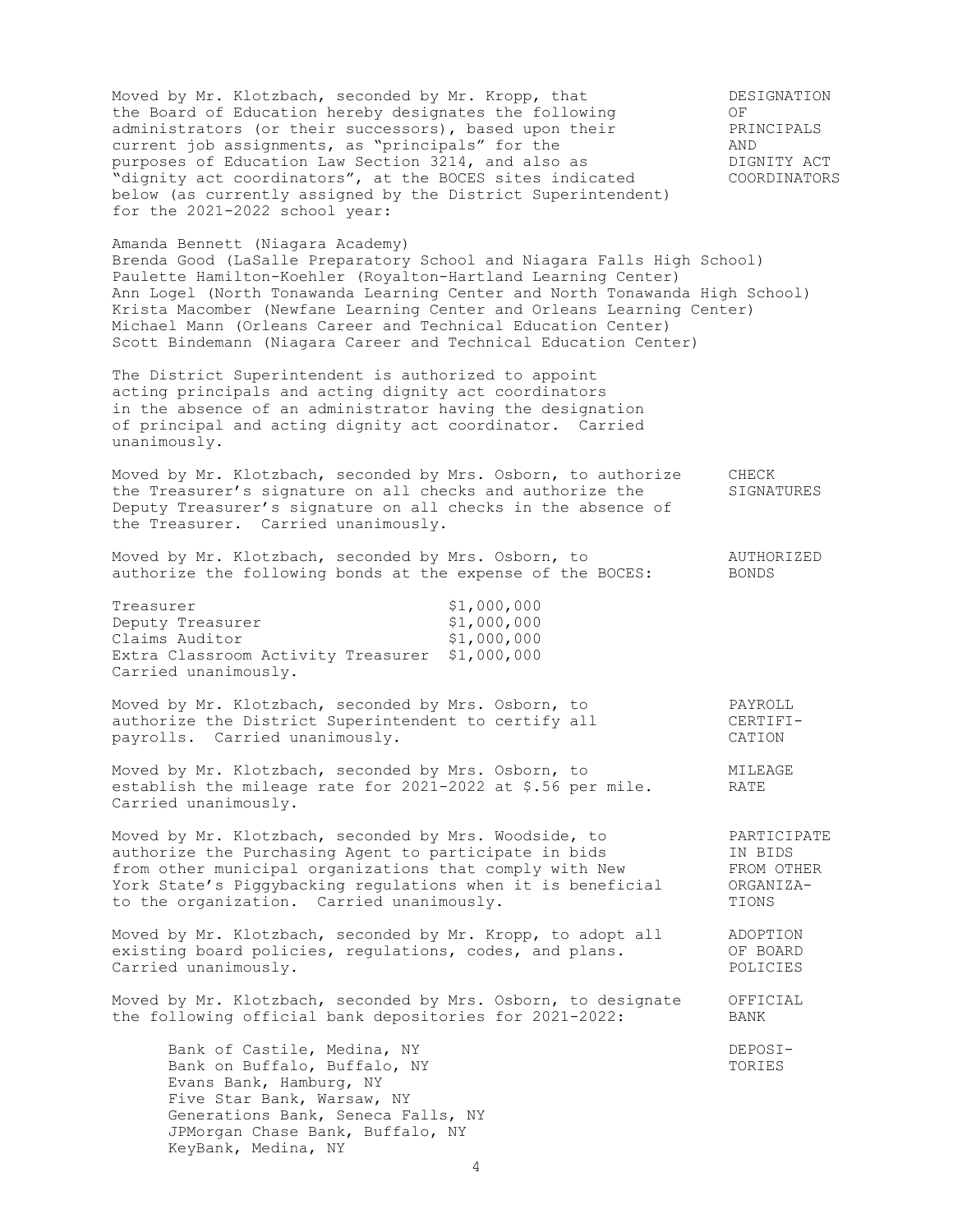M&T Bank, Buffalo, NY NYCLASS, Hudson Falls, NY PMA Financial Network, Naperville, IL US Bank, Hartford, CT The maximum balance allowable at each depository shall not to exceed \$30 million. Carried unanimously. Moved by Mr. Klotzbach, seconded by Mrs. Osborn, to designate OFFICIAL the Daily News (Batavia, NY) as an official newspaper MEWSPAPERS for 2021-2022. Carried unanimously. Moved by Mr. Klotzbach, seconded by Mrs. Osborn, to designate the Union-Sun and Journal (Lockport, NY) as an official newspaper for 2021-2022. Carried unanimously. Moved by Mr. Bond, seconded by Mrs. Osborn, to establish PETTY CASH<br>the following petty cash fund for 2021-2022: the following petty cash fund for  $2021 - 2022$ : \$25 District Office Cynthia Hurt (Custodian) Carrie Standish (Deputy Custodian) Carried unanimously. Moved by Mr. Klotzbach, seconded by Mrs. Osborn, to establish CHANGE FUND a change fund for food service programs at the Orleans FOR FOOD Career and Technical Education Center and the Niagara SERVICE Career and Technical Education Center of \$75.00 per PROGAM center. Carried unanimously. Moved by Mr. Klotzbach, seconded by Mrs. Osborn, to establish CHANGE FUND<br>a change fund for cosmetology at the Orleans Career and FOR a change fund for cosmetology at the Orleans Career and FOR Technical Education Center and the Niagara Career and COSMETOLOGY Technical Education Center of \$20.00 per classroom. PROGRAM Carried unanimously. Moved by Mr. Klotzbach, seconded by Mrs. Osborn, to establish CHANGE FUND a change fund for automotive at the Orleans Career and FOR Technical Education Center of \$75.00. Carried AUTOMOTIVE unanimously. unanimously. Moved by Mr. Klotzbach, seconded by Mrs. Feltz, to establish SUBSTITUTE the following substitute rates effective July 1, 2021: RATES Substitute Teacher: Non-certified \$105.00 per day Certified  $$110.00$  per day Retired as Teacher from Orleans/Niagara BOCES \$120.00 per day Substitute Clinical Teacher \$ 75.00 per half day Substitute Teacher Aide: Not teacher certified  $$ 84.00~per$  day Teacher certified  $$ 86.00 \text{ per day}$ Substitute School Nurse \$140.00 per day Substitute Clerical  $$ 14.00 per hour$ Substitute Maintenance  $\uparrow$  \$ 14.00 per hour Substitute Motor Vehicle Operator \$ 14.00 per hour Carried unanimously. Moved by Mr. Klotzbach, seconded by Mr. Casinelli, to BOARD establish the second Wednesday of the month as the  $MEETING$ meeting date of the Board of Education. Carried DATE unanimously.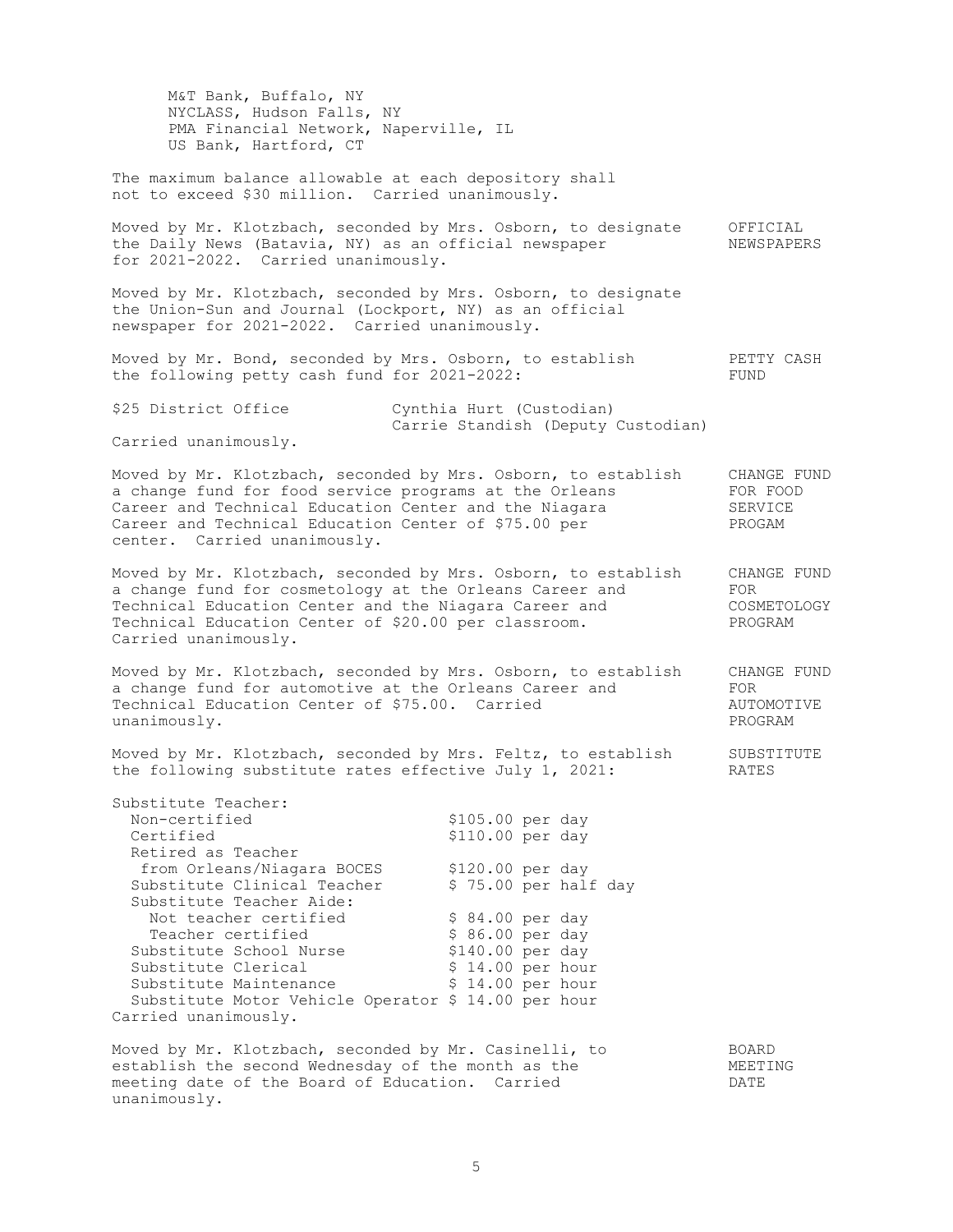Moved by Mr. Klotzbach, seconded by Mr. Wadhams, to appoint MOSBA Janice Covell as BOCES delegate to NOSBA. Carried DELEGATE unanimously.

Moved by Mrs. Covell, seconded by Mr. Wadhams, to appoint MYSSBA Thomas Klotzbach as BOCES delegate to the New York State DELEGATE School Boards Association Annual Convention. Carried unanimously.

Moved by Mr. Klotzbach, seconded by Mr. Wadhams, to appoint MYSSBA Carol Feltz as BOCES alternate delegate to the New York ALTERNATE State School Boards Association Annual Convention. The DELEGATE Carried unanimously.

Moved by Mr. Klotzbach, seconded by Mr. Wadhams, to **NYSSBA** appoint Janice Covell as BOCES delegate to the New York LEGISLATIVE State School Boards Association Legislative Liaison. LIAISON Carried unanimously. DELEGATE

Moved by Mr. Klotzbach, seconded by Mr. Wadhams, to FLN Moved by Mr. Kiotzbach, seconded by Mr. Wadhams, to a series of the teather of a delegate to the Federal Legislative DELEGATE Network Delegate. Carried unanimously.

Moved by Mr. Klotzbach, seconded by Mr. McDermott, that **MEDICAL** the Board of Education hereby authorizes the District EXAMINATION Superintendent to require any employee(s) to submit to THEQUIREMENT a medical examination to determine his/her fitness to continue employment. The District Superintendent shall also be authorized to appoint and engage school physician(s) and make such arrangements as are necessary to effectuate this resolution. Carried unanimously.

Moved by Mr. Klotzbach, seconded by Mr. McDermott, that the CHEMICAL District Superintendent is authorized to designate the HYGIENE BOCES principal as the chemical hygiene officer in the OFFICER building and/or program in which the administrator has responsibility. Carried unanimously.

Moved by Mr. Klotzbach, seconded by Mr. McDermott, that the ADOPTION Board of Education hereby authorizes the District OF Superintendent to impose a charge not to exceed twenty **INSUFFICIENT** dollars (\$20.00) per transaction to any account owing FUND CHARGE the Orleans/Niagara BOCES where a tendered payment of such an account was returned for insufficient funds.

The service charges shall be collected in the manner prescribed by law for the collection of the account for which the payment was tendered. The District Superintendent of Schools may require future payments by individuals to be tendered in cash or by certified or cashier's check. Carried unanimously.

Moved by Mr. Klotzbach, seconded by Mr. McDermott, that APPOINTMENT the District Superintendent is hereby authorized to OF STAFF ON employ individuals on an interim basis until such time AN INTERIM as the Board of Education is able to act upon a formal BASIS recommendation for appointment. Such interim appointments shall be considered temporary in nature. Carried unanimously.

Moved by Mr. Klotzbach, seconded by Mr. Kropp, that the TETTERS OF Orleans/Niagara BOCES Board of Education authorizes the REASONABLE District Superintendent to send letters of reasonable ASSURANCE assurance of continuing employment, for the purpose of complying with the Unemployment Insurance Amendments of 1976, to BOCES faculty and/or staff. Carried unanimously.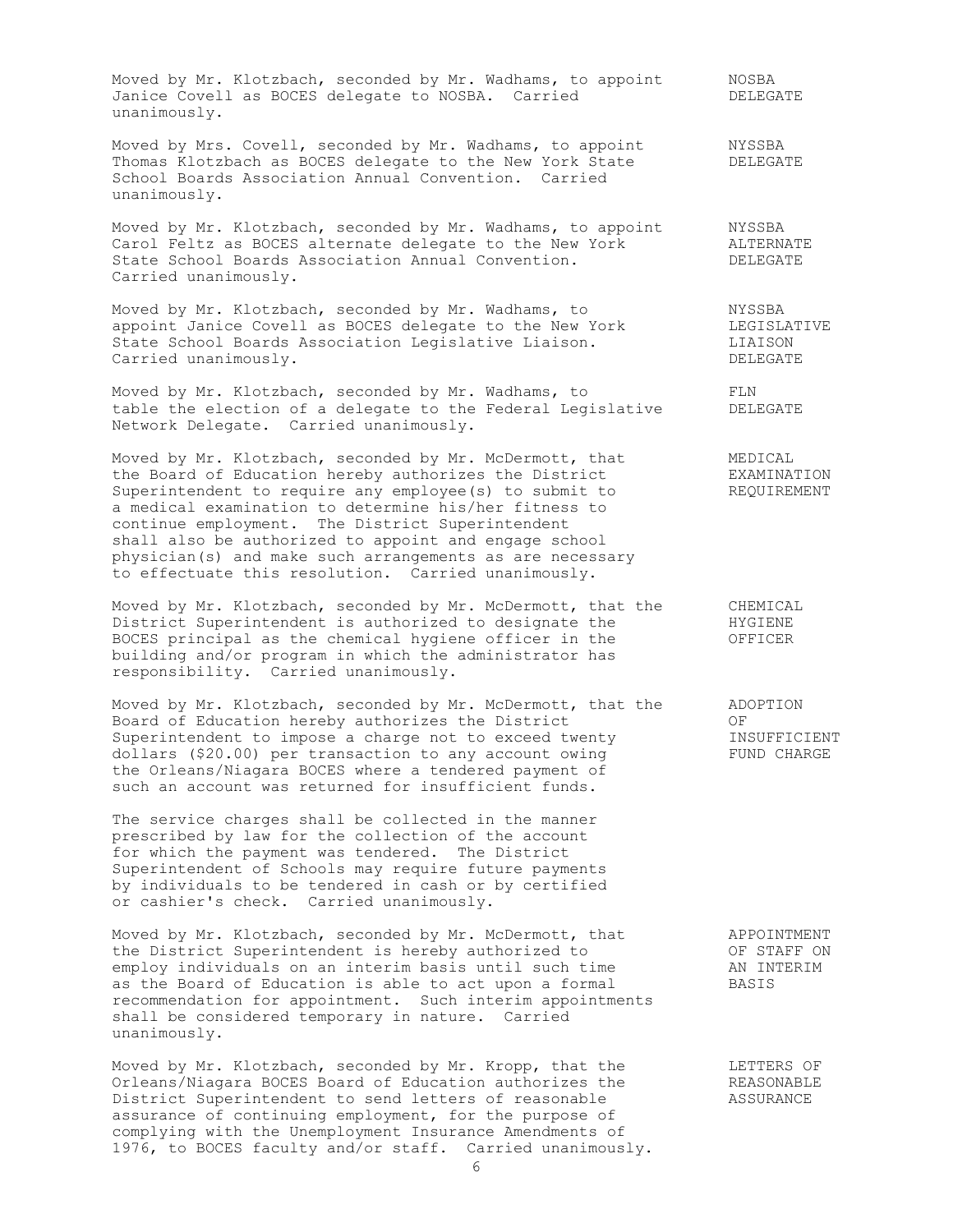Moved by Mr. Klotzbach, seconded by Mr. Kropp, that the CONTRACTS District Superintendent and/or the Purchasing Agent are AND authorized to enter into contracts or agreements, The MAGREEMENTS consistent with law and policy. Carried unanimously.

Moved by Mr. Klotzbach, seconded by Mrs. Covell, that the APPROVAL OF District Superintendent and/or his designee is authorized STAFF AND to promulgate and revise staff handbooks and student STUDENT handbooks. Carried unanimously. The settlement of the HANDBOOKS

Moved by Mr. Klotzbach, seconded by Mrs. Covell, that the PRE-District Superintendent or his designee is hereby DISCIPLINE authorized to conduct pre-discipline hearings as required HEARINGS by law or recommended by General Counsel. Carried unanimously.

Moved by Mr. Klotzbach, seconded by Mrs. Covell, that the SMALL Moved by Mr. Klotzbach, seconded by Historical, entity of the CLAIMS<br>District Superintendent is authorized to commence or CLAIMS<br>settle any lawsuits or prospective lawsuits for a sum actions settle any lawsuits or prospective lawsuits for a sum of money that is or would be within the monetary jurisdiction of the small claims court. Carried unanimously.

Moved by Mr. Klotzbach, seconded by Mr. McDermott, that the BEFENSE OF District Superintendent or his designee is authorized to WORKERS' decide whether to contest or settle claims before the COMPENSATION<br>Workers' Compensation Board, consistent with the terms of AND Workers' Compensation Board, consistent with the terms of AND<br>the Municipal Cooperation Agreement among the members of UNEMPLOYMENT the Municipal Cooperation Agreement among the members of UNEMPLOYM<br>the Workers' Compensation Consortium of which the BOCES INSURANCE the Workers' Compensation Consortium of which the BOCES INSURAL<br>is a member. CLAIMS is a member.

The District Superintendent or his designee is authorized to decide whether to contest or settle claims for unemployment insurance pending before the Department of Labor. Carried unanimously.

Moved by Mr. Klotzbach, seconded by Mr. McDermott, that the ORLEANS/ District Superintendent shall be authorized to vote NIAGARA District superintendent shall be additioned to their control of the BOCES with respect SCHOOL<br>to all business pertaining to the Orleans/Niagara The HEALTH to all business pertaining to the Orleans/Niagara<br>School Health Plan, and the District Superintendent FLAN School Health Plan, and the District Superintendent shall also have standing authority to delegate such responsibility to another BOCES employee or representative. Carried unanimously.

Moved by Mr. Klotzbach, seconded by Mr. McDermott, to approve APPROVAL OF the following bank accounts: BANK

ACCOUNTS

General M&T Bank General (Health Reserve) M&T Bank General (Payroll Account) M&T Bank Joint Account **IPMorgan** Chase Joint Account **Five Star Bank** CTE Equipment Reserve JPMorgan Chase Unemployment Reserve JPMorgan Chase Health Consortium **US** Bank Health Consortium JPMorgan Chase Health Consortium PMA Financial Network Workers Comp. Consortium JPMorgan Chase Liability Insurance Reserve JPMorgan Chase Employee Retirement Reserve JPMorgan Chase Special Aid **PMA** Financial Network Employee (1992)<br>
Special Aid M&T Bank<br>
Special Aid M&T Bank<br>
Capital Fund M&T Bank Capital Fund M&T Bank Special Revenue M&T Bank Niagara Lunw<br>Special Revenue Mar Bank<br>Niagara Academy Trust Key Bank

7 Fund<br>General Bank<br>PMA **PMA** Financial Network<br>M&T Bank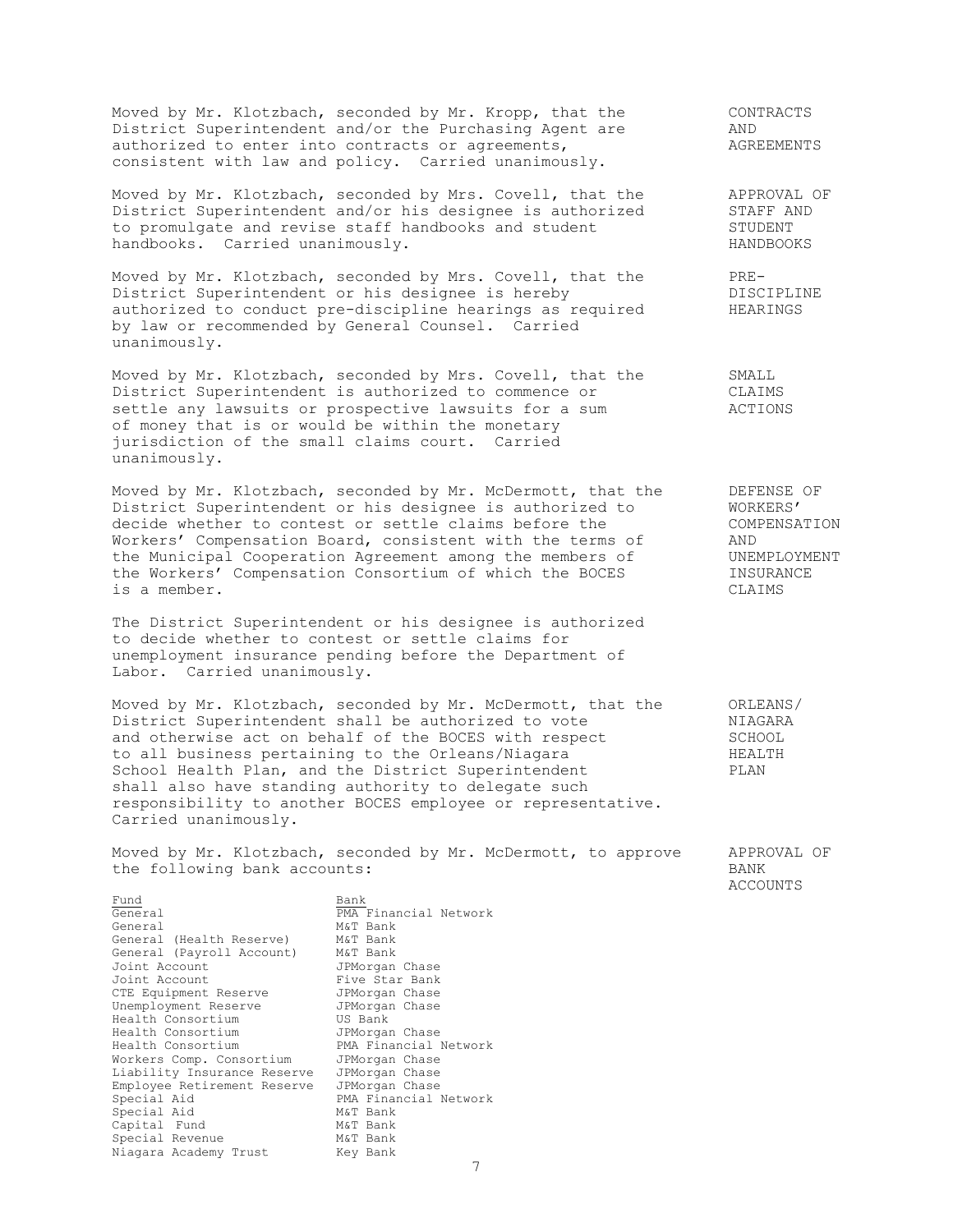Orleans Extra Class Act. Key Bank<br>Niagara Extra Class Act. Key Bank Niagara Extra Class Act.

The Treasurer and Deputy Treasurer are the authorized signers on all accounts, except the extra class student activity accounts. Michael Mann and Sabrina Stabler are authorized signers for the Orleans CTEC and Scott Bindemann and V. Loraine Clark are authorized for the Niagara CTEC. Carried unanimously.

Moved by Mr. Klotzbach, seconded by Mrs. Osborn, that MONthe Board of Education hereby adopts the following non-<br>discrimination statement and directs that it be publicized MINATION discrimination statement and directs that it be publicized to staff, students, and others as appropriate. The state of STATEMENT

The Orleans/Niagara Board of Cooperative Educational Services (BOCES) is an equal opportunity employer and does not discriminate against any employee or applicant for employment on the basis of gender, gender identity or expression, race, color, religion or creed, age, national origin, marital status, disability, sexual orientation, military or veteran status, domestic violence victim status, genetic predisposition or carrier status, or any other classification that is recognized by law as a protected classification.

The Orleans/Niagara Board of Cooperative Educational Services (BOCES) is an equal opportunity educational system and does not discriminate against any student or candidate for enrollment on the basis of actual or perceived race, creed, color, weight, national origin, ethnic group, religion, religious practice, disability, sexual orientation, marital status, gender, gender identity or expression, sex, or any other classification that is recognized by law as a protected classification.

Any person wishing to obtain information about the BOCES procedures for grieving alleged civil rights violations may obtain information by contacting Wayne M. Van Vleet, Director of Labor Relations/Civil Rights Compliance Officer, 4232 Shelby Basin Road, Medina, New York, 14103, telephone number  $(7\overline{1}6)731-6800$ , extension 2206, email address [wvanvleet@onboces.org.](mailto:wvanvleet@onboces.org) Carried unanimously.

Moved by Mr. Klotzbach, seconded by Mrs. Osborn, by the RECORDS Board of Education of the Orleans/Niagara Board of RETENTION Cooperative Educational Services (BOCES) that Records Retention and Disposition Schedule ED-1, issued pursuant to Article 57-A of the Arts and Cultural Affairs Law, and containing legal minimum retention periods for local government records, is hereby adopted for use by all officers in legally disposing of valueless records listed herein.

Further Resolved, that in accordance with Article 57-A:

- a. Only those records will be disposed of that are described in Records Retention and Disposition Schedule ED-1 after they have met the minimum retention periods described therein;
- b. Only those records will be disposed of that do not have sufficient administrative, fiscal, legal, or historical value to merit retention beyond established legal minimum periods. Carried unanimously.